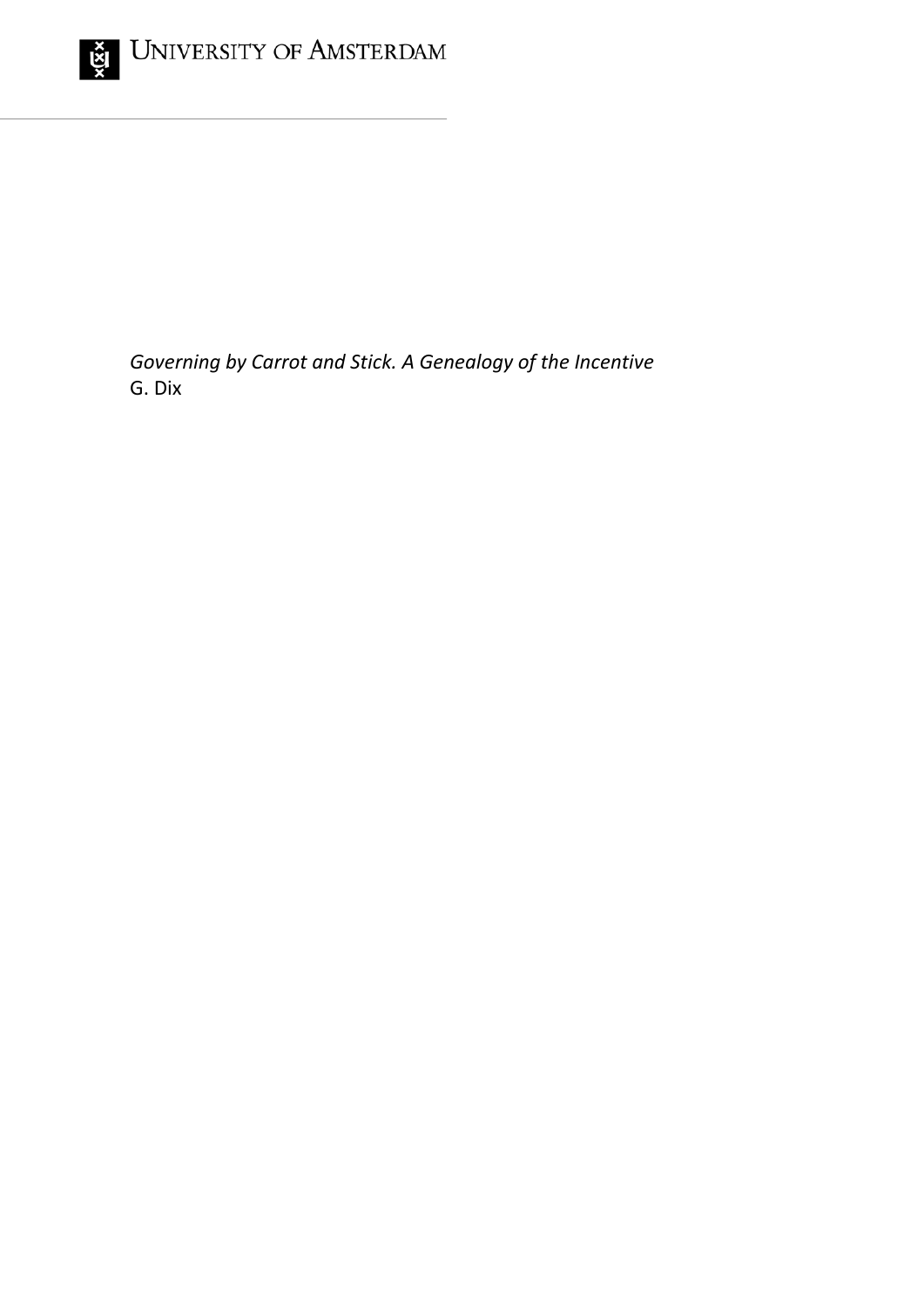## **English summary**

Managers, politicians and scientists frequently use the term 'incentive' in their explanations of human action. At the same time, individuals in the public and private sectors are now governed with the help of incentives: a bonus is an incentive for the banker to perform in an optimal way; the introduction of market forces in healthcare is an incentive for healthcare providers to use tax payers' money efficiently; the public availability of information about school performance is an incentive for school administrators and teachers to work hard. In this thesis, I study the incentive from a theoretical and normative perspective inspired by the work of the French philosopher and historian Michel Foucault. To challenge the current self-evidence of the incentive as an explanatory term and instrument of power, I focus on the contingency that permeates the transformations in nineteenth- and twentieth-century thoughts about and uses of the carrot and the stick (chapter 1).

One of the key themes in Foucault's work is the relationship between the development of knowledge and the wielding of power. Sometimes, power is a very brute phenomenon, but more often, it is cloaked in discourses that try to rationalize its exercise and justify its existence. At the end of the 1970s, Foucault began to investigate the history of these rationalizations of government in detail. In particular, he focused on two interrelated aspects of different 'governmentalities' that were developed by Western thinkers from the Middle Ages to the twentieth century. First, he studied the way the objects and objectives of political action were demarcated by different groups of (scientific) experts. Second, he studied the development of techniques with which the behavior of individuals and groups could be steered in a different direction. Similarly, in this thesis, I study three successive attempts to demarcate the 'incentivizable subject' as an object of knowledge and to design the techniques of power with which that subject could be governed (chapter 2).

American engineers were the first professional authority in matters of incentives. They held a unique position in the late nineteenth century because they worked closely with the workers and foremen and, at the same time, had access to the higher echelons of management. For the engineers, the incentivization of employees was synonymous with the introduction of a variant of piece wages. Their proposals for industrial government became more refined as their understandings of wage incentives progressed. Frederick Taylor's principles of scientific management and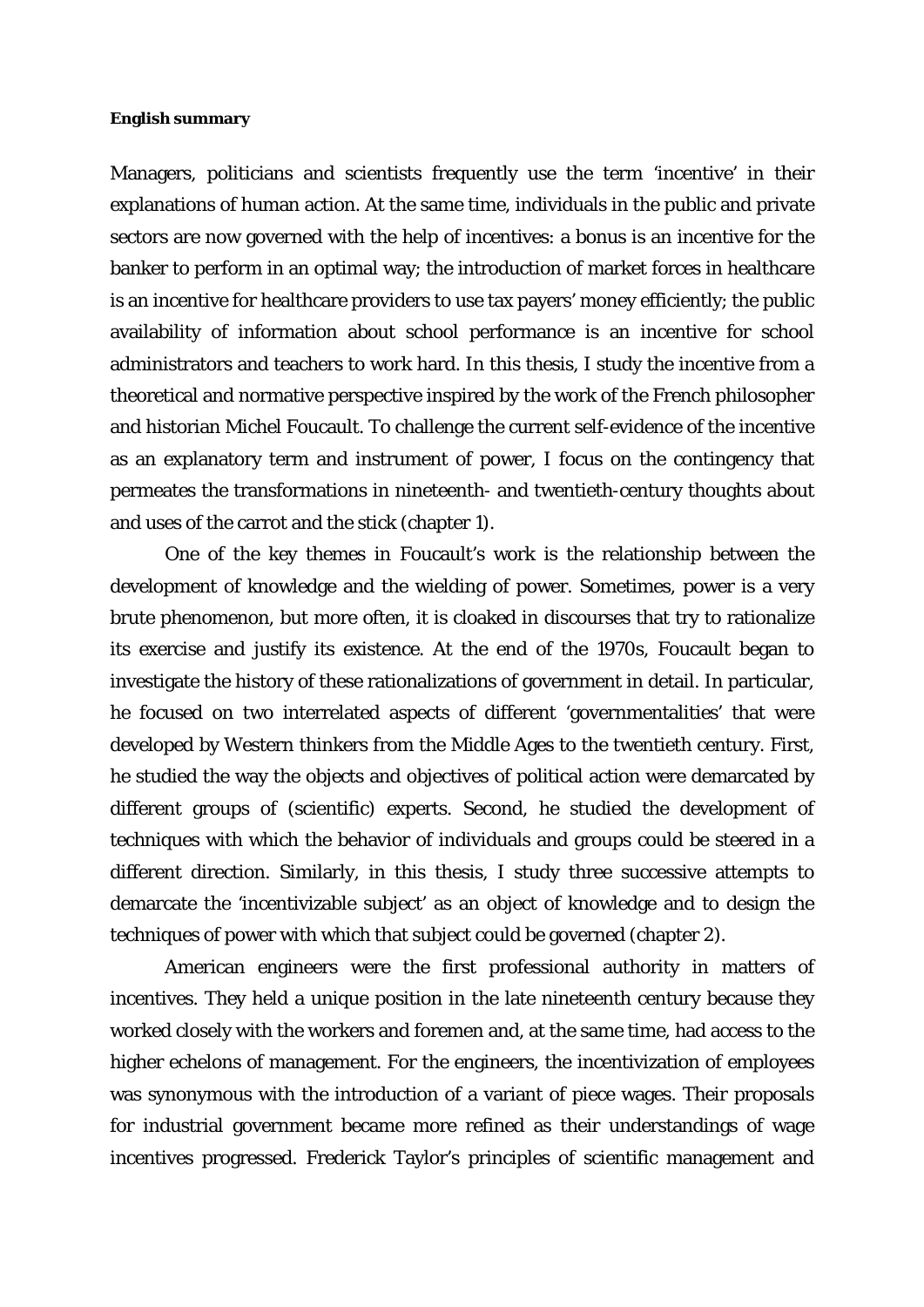Henry Gantt's system of charting each worker's performance are exemplary of this development (chapter 3).

From the 1920s onward, the authority of the engineers was challenged by social scientists from a variety of disciplines. British and American economists criticized their one-sided focus on the material motives of workers. That criticism was not lost on a group of management scientists who, in the 1930s, moved industrial research in a novel direction. From a background in psychology, sociology and anthropology, these management scientists developed different explanations for employee behavior and developed a set of alternative techniques to bring the individual in harmony with him- or herself, with the working group and with managers and foremen (chapter 4).

It took until the 1970s for a new rationalization of governing with the help of incentives to come into being. This time, mathematically trained economists broadened the theoretical debate on socialism versus capitalism as rival allocation mechanisms, to include a number of problems that were faced by all who governed. In their models, these economists forged a link between central economic planning and the information that was available to economic actors on the local level. The optimal allocation of goods and services, therefore, required that economic actors reported their private information to the planner honestly. But what if they were not inclined to do so? Indeed, if individuals were acting out of self-interest, it would be rational for them to withhold information from the planner. To minimize such instances of information asymmetry, the planner would have to give each individual an incentive to speak truthfully (chapter 5).

The relationship between information and incentives was developed further in the economic theory of principal and agent. The principal is someone who can only achieve his or her goals if a set of agents either honestly provides the necessary information or adequately performs certain actions. According to the economists, the world is inhabited by principals and agents; thereby, the idea took hold that governing with carrot and stick was not a local matter—as the engineers still thought—but that the information-incentive nexus could be located in a wide range of relationships between governors and governed in both the public and the private sectors. A study of the introduction of performance pay in Dutch primary and secondary education shows that principal-agent theory played a vital role in the